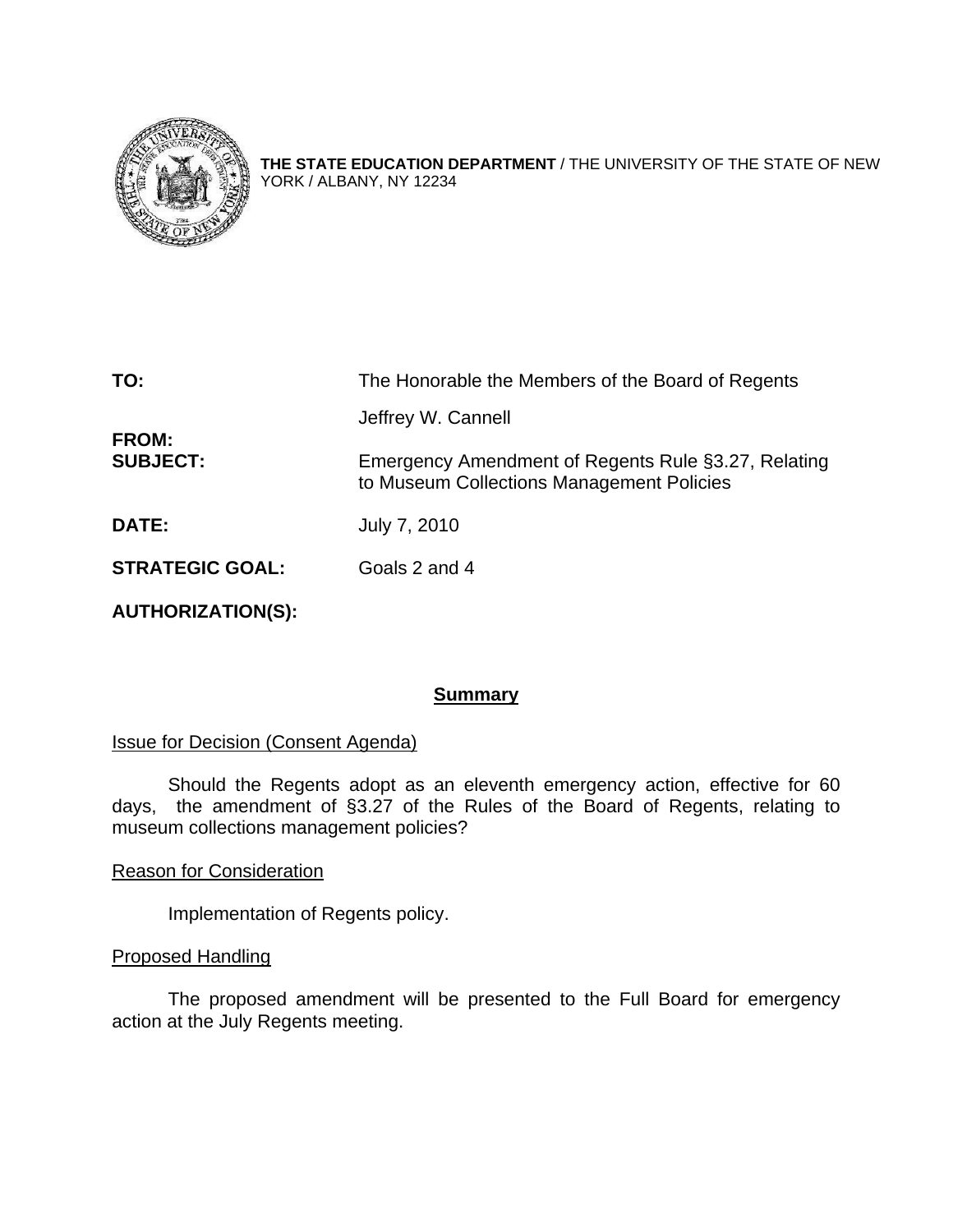#### Procedural History

The proposed amendment was discussed by the Cultural Education Committee and adopted by the Full Board as an emergency action at the December 2008 Regents meeting, effective December 19, 2008, and was readopted by emergency action at the March, April, June, July, October and December 2009 and the February, March and May 2010 Regents meetings.

#### Background Information

The proposed amendment has been recommended by the State Education Department and State Museum management to protect collections held by museums and historical societies. Regents Rule §3.27 provides standards for chartered museums and historical societies. Sections 3.27 and 3.30 were first promulgated effective March 1971, and the Regents added a collections management policy requirement effective July 1998. The March 2006 amendment greatly expanded the standards by providing increased oversight for collections and resources held in the public trust.

In the current financial downturn, museums face deficits that threaten the ownership or integrity of their collections. Museum constituents have asked for specific criteria and guidance relating to deaccessioning and use of collections proceeds. We believe current Regents Rules on collections need to be more explicit on acceptable criteria for deaccessioning collections. In addition, we seek to remove the option to use collections proceeds for improving a historic structure since such use of funds has been criticized and widely debated. Even if a museum fails, we want to keep collections in the public trust and not lose them to debt or insolvency.

The proposed amendment would apply to chartered museums and historical societies authorized to own and hold collections under Rule §3.27, and would:

- Enumerate four specific criteria under which an institution may deaccession an item or material in its collection.
- Remove the option allowing an institution to designate a structure as a collections item; but keep intact any such designation made by vote of a board of trustees prior to December 19, 2008.
- Specify that no proceeds from deaccessioning may be used for payment of outstanding debt or for capital expenses, except to preserve, protect or care for an historic building previously designated as part of the institution's collection, as above.

In November and December 2008 we informed constituents of the original emergency amendment through a mailing with cover memo, announcements on web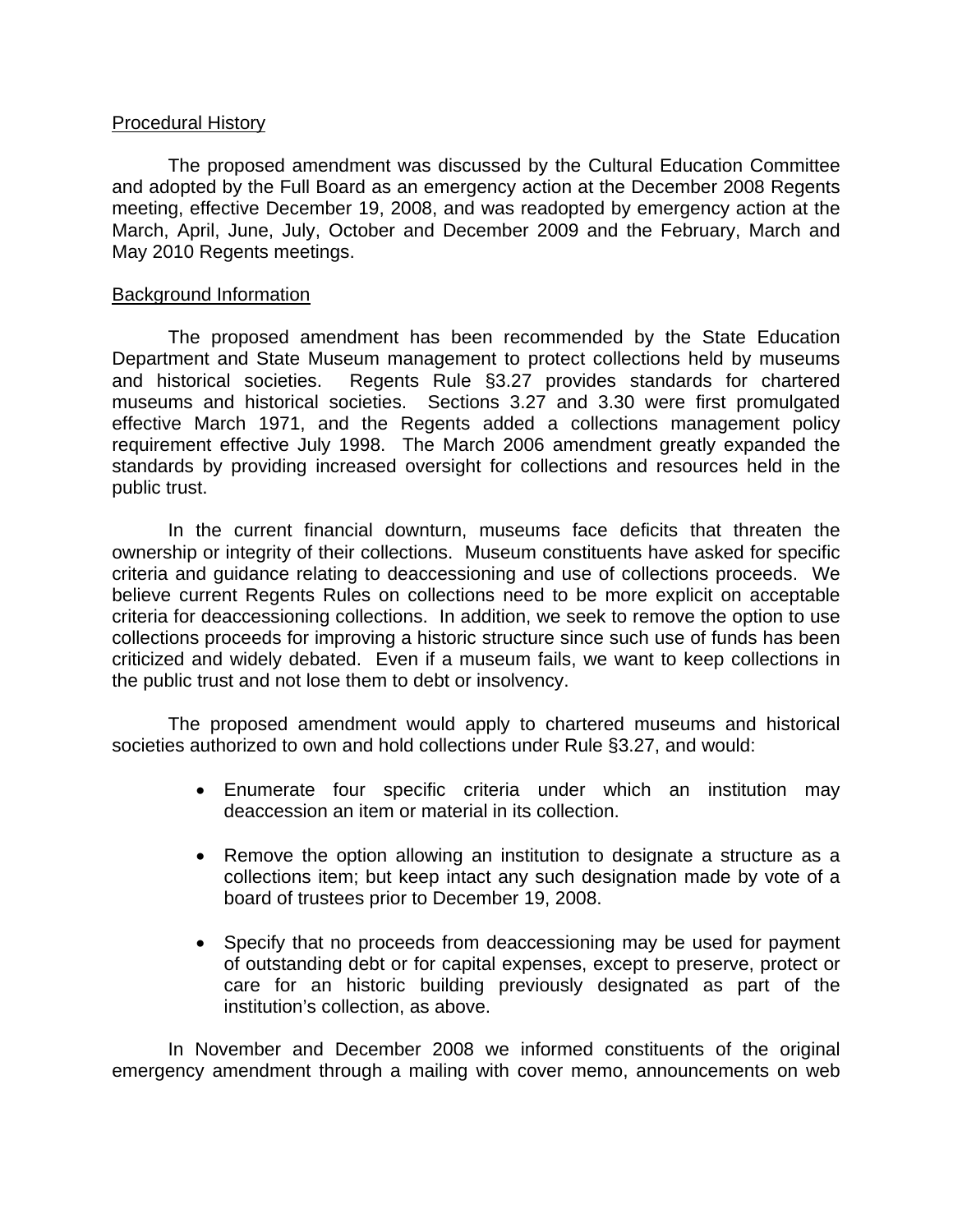sites, and copies sent to listservs and electronic mailing lists. We received about 30 written comments which we provided to the Regents prior to the December vote.

 State Education Department staff continue to work with the Legislature and with museum constituents to develop revised standards for museum deaccessioning. The Department participated in a January 14, 2010, roundtable discussion in New York City organized by the New York State Assembly. However, a consensus has not been reached with respect to the revised standards, and the Department believes it is necessary to continue the emergency rule that has remained in effect since December 19, 2008.

The proposed amendment is being presented for adoption as an emergency action to ensure that the emergency rule remains continuously in effect until it can be presented for adoption as a permanent rule. A Statement of Facts and Circumstances Which Necessitate Emergency Action is attached. Supporting materials are available upon request from the Secretary to the Board of Regents. A Notice of Emergency Adoption and Proposed Rule Making was published in the State Register on June 30, 2010.

#### Recommendation

It is recommended that the Board of Regents take the following action:

 VOTED: That paragraph (7) of subdivision (a), and paragraphs (6) and (7) of subdivision (c), of section 3.27 of the Rules of the Board of Regents be amended, as submitted, effective August 10, 2010, as an emergency action to expire and be deemed repealed effective October 8, 2010, upon a finding by the Board of Regents that such action is necessary for the preservation of the general welfare in order to protect the public's interest in collections held by a museum or historical society by enumerating the specific criteria under which an institution may deaccession an item or material in its collection, remove the option allowing an institution to designate a structure as a collections item but keep intact any such designation made by vote of a board of trustees prior to December 19, 2008, and specify that no proceeds from deaccessioning may be used for capital expenses, except to preserve, protect or care for an historic building previously designated as part of the institution's collection, as above. Emergency action is also necessary to ensure that the emergency rule remains continuously in effect until it can be adopted and made effective as a permanent rule.

#### Timetable for Implementation

The May emergency action will expire on August 9, 2010. If adopted by the Board of Regents at the July meeting, this emergency action will become effective on August 10, 2010. It is anticipated that the proposed revised rule will be presented for permanent adoption at a subsequent Regents meeting, after publication of a new Notice of Proposed Rule Making in the State Register and expiration of the 45-day public comment period prescribed in the State Administrative Procedure Act.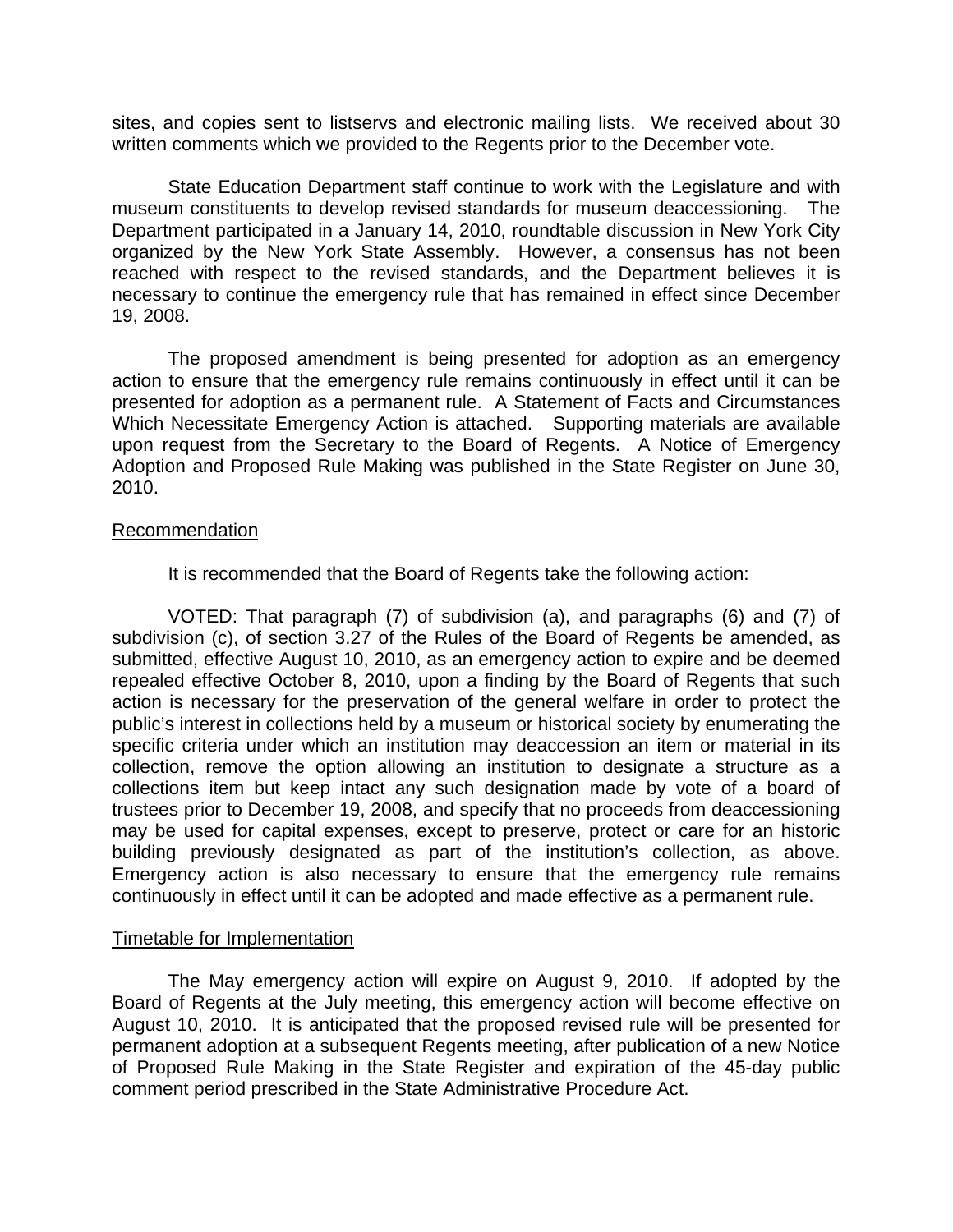# PROPOSED AMENDMENT OF SECTION 3.27 OF THE RULES OF THE BOARD OF REGENTS PURSUANT TO EDUCATION LAW SECTIONS 101, 207, 215, 216, 217 AND 233-aa AND CHAPTER 220 OF THE LAWS OF 2008, RELATING TO MUSEUM COLLECTIONS MANAGEMENT

## STATEMENT OF FACTS AND CIRCUMSTANCES WHICH NECESSITATE EMERGENCY ACTION

The proposed amendment is necessary to implement Regents policy to protect the public's interest in collections held by chartered museums and historical societies.

 Specifically, the proposed amendment clarifies restrictions on the deaccessioning of items and materials in an institution's collections, consistent with generally accepted professional and ethical standards within the museum and historical society communities. An institution may deaccession an item or material in its collection only where one or more of the following criteria have been met:

(1) the item or material is not relevant to the mission of the institution;

 (2) the item or material has failed to retain its identity, or has been lost or stolen and has not been recovered;

 (3) the item or material duplicates other items or material in the collection of the institution and is not necessary for research or educational purposes; and/or

 (4) the institution is unable to conserve the item or material in a responsible manner.

In addition to the existing prohibition against using proceeds from a deaccessioning for operating expenses, the proposed amendment would extend such prohibition to also include the use of such proceeds for the payment of outstanding debt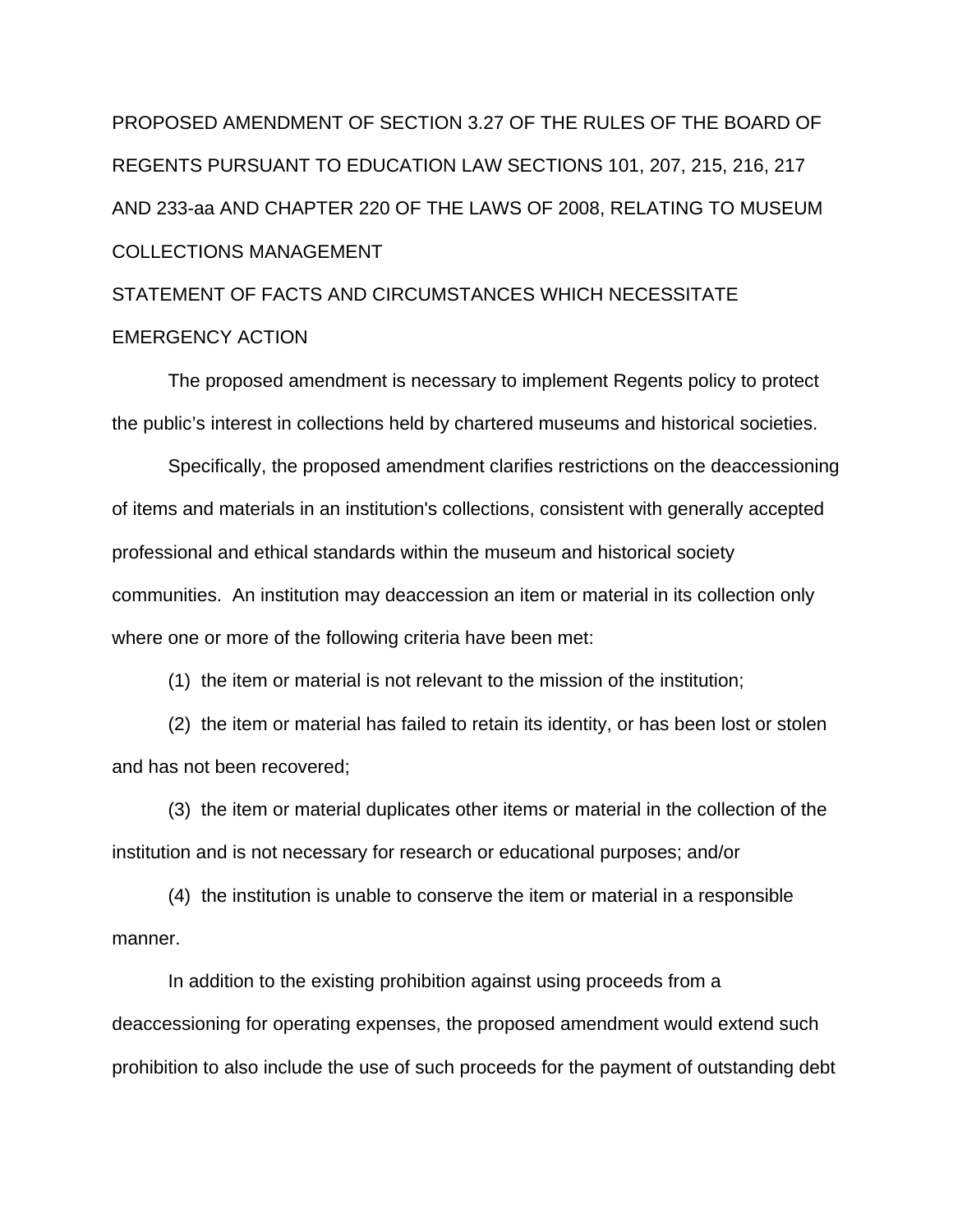and for the payment of capital expenses other than those incurred to preserve, protect or care for an historic building which has been designated part of its collections.

 The proposed amendment also removes the option in section 3.27 allowing an institution to designate a structure as a collections item; but keeps intact any such designation made by vote of a board of trustees prior to December 19, 2008. If such designation was made, an institution may use proceeds from deaccessioning for capital expenses, to preserve, protect or care for an historic building designated as part of the institution's collection.

 In the current financial downturn, collections held by museums and historical societies could be threatened by inappropriate deaccessioning by sale, disposal or transfer. Currently, some 37 institutions in New York in 2006 reported deficits of \$100,000 or more. The Department is concerned that, in the absence of an express prohibition in Regents rule section 3.27, museums and historical societies in financial distress will deaccession items or materials for purposes of paying their outstanding debt. Consistent with generally accepted professional and ethical standards within the museum and historical society communities, the proposed amendment would expressly prohibit proceeds from deaccessioning from being used for the payment of outstanding debt or capital expenses. The proposed amendment would also restrict when an institution may deaccession its collections to the instances listed in (1) through (4) above. This specific language was added in response to museums which sought clarity on what constitutes proper and acceptable grounds for deaccessioning.

 The proposed amendment was adopted as an emergency rule at the December 2008 Regents meeting, and readopted as an emergency rule at the March, April, June,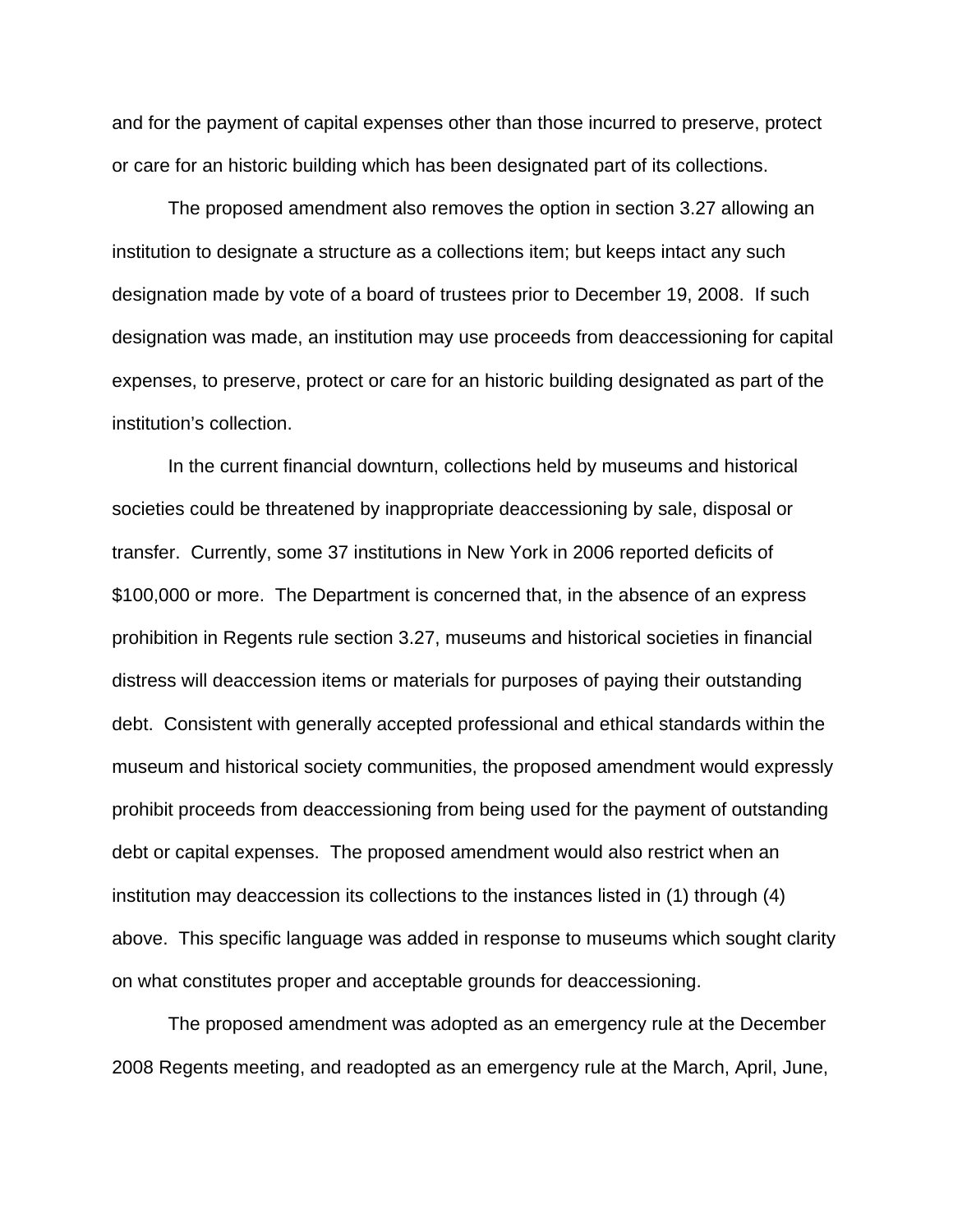July, October and December 2009 and the February, March and May 2010 Regents meetings. A Notice of Emergency Adoption and Proposed Rule Making was published in the State Register on January 7, 2009. Notices of Revised Rule Making were published in the State Register on August 26, 2009 and January 20, 2010. The Notice of Emergency Adoption and Proposed Rule Making expired on April 7, 2010. A new Notice of Emergency Adoption and Proposed Rule Making has been published in the June 30, 2010 State Register with this Statement.

 The proposed amendment is consistent with generally accepted professional and ethical standards within the museum and historical society communities. State Education Department staff continue to work with the Legislature and with museum constituents to develop revised standards for museum deaccessioning. The Department participated in a January 14, 2010, roundtable discussion in New York City organized by the New York State Assembly. However, a consensus has not been reached with respect to the revised standards, and the Department believes it is necessary to continue the emergency rule that has remained in effect since December 19, 2008.

Pursuant to State Administration Procedure Act § 202(1)(a), a rule may not be adopted until after 45-days from publication of a Notice of Proposed Rule Making in the State Register. The Notice of Proposed Rule Making was published in the State Register on June 30, 2010 and the 45-day period expires on August 16, 2010. However, the emergency rule adopted at the May Regents meeting is only effective for 60 days and will expire on August 9, 2010. No Regents meetings are scheduled in August and the next scheduled Regents meeting after the July Regents meeting is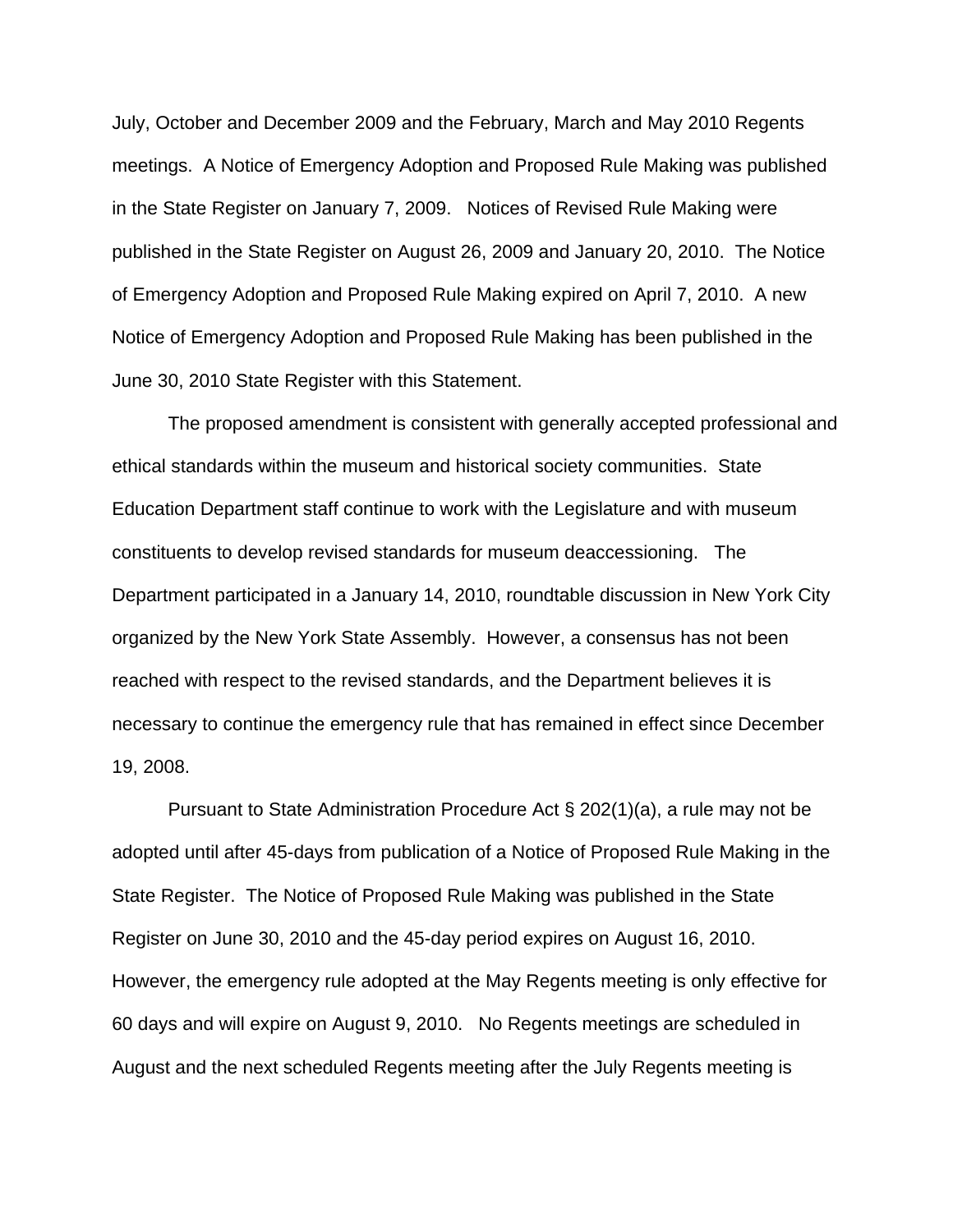September 13-14, 2010. If the rule were to lapse, collections held by museums and historical societies could be threatened by inappropriate deaccessioning by sale, disposal or transfer. To avoid the adverse effects of a lapse in the emergency rule, another emergency action is necessary at the July Regents meeting to readopt the rule, effective August 10, 2010 so that it may remain continuously in effect until it can be adopted and made effective as a permanent rule.

 Emergency action to adopt the proposed amendment is necessary for the preservation of the general welfare in order to protect the public's interest in collections held by a museum or historical society by enumerating the specific criteria under which an institution may deaccession an item or material in its collection, remove the option allowing an institution to designate a structure as a collections item but keep intact any such designation made by vote of a board of trustees prior to December 19, 2008, and specify that no proceeds from deaccessioning may be used for capital expenses, except to preserve, protect or care for an historic building previously designated as part of the institution's collection, as above. Emergency action is also necessary to ensure that the emergency rule remains continuously in effect until it can be adopted and made effective as a permanent rule.

It is anticipated that the emergency rule will be presented for permanent adoption at a subsequent Regents meeting, after publication of a new Notice of Proposed Rule Making in the State Register and expiration of the 45-day public comment period prescribed in the State Administrative Procedure Act.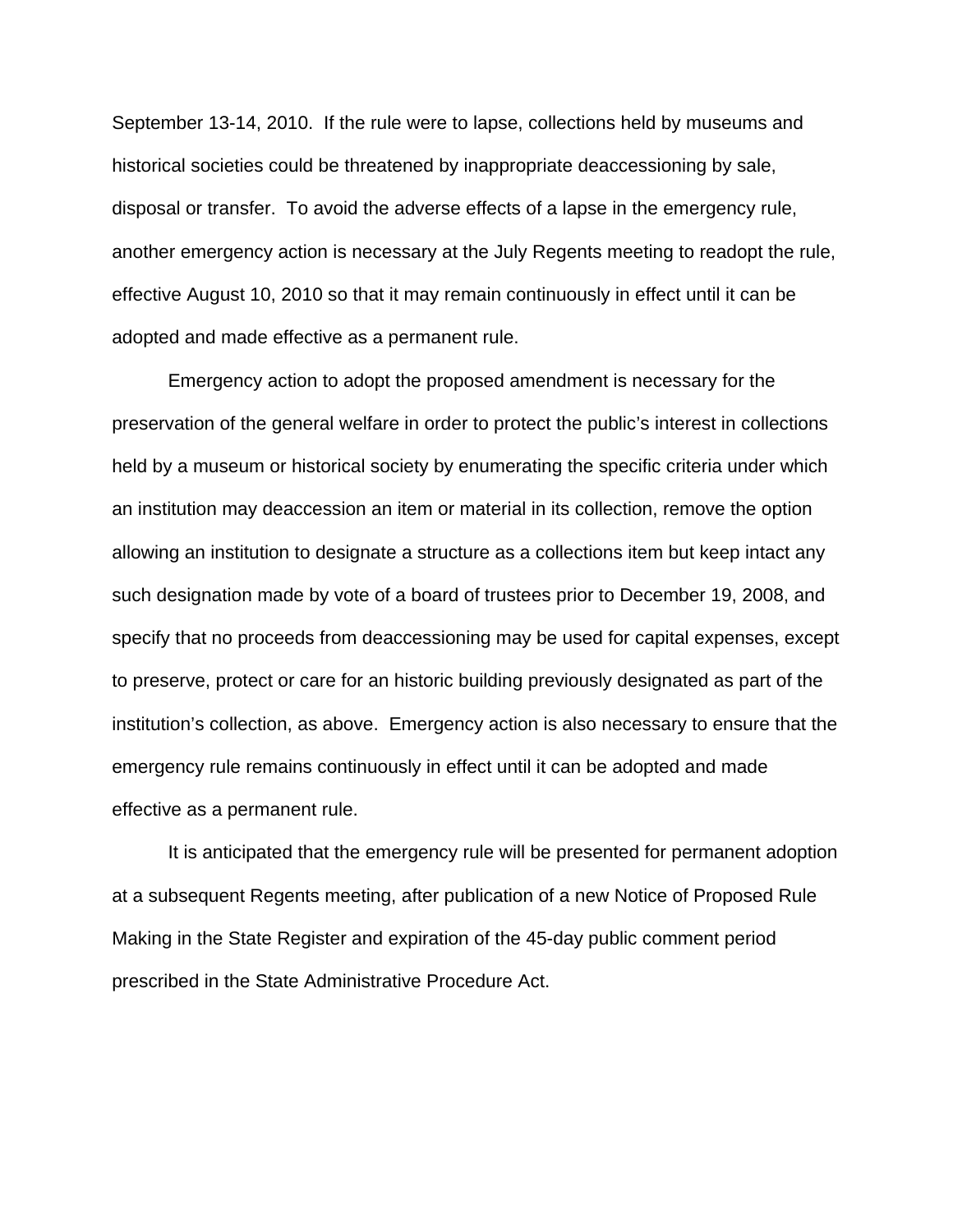#### AMENDMENT OF THE RULES OF THE BOARD OF REGENTS

Pursuant to sections 101, 207, 215, 216, 217 and 233-aa of the Education Law and Chapter 220 of the Laws of 2008

1. Paragraph (7) of subdivision (a) of section 3.27 of the Rules of the Board of Regents is amended, effective August 10, 2010, to read as follows, provided that such amendment shall expire and be deemed repealed October 8, 2010:

(7) Collection means one or more original tangible objects, artifacts, records or specimens, including art generated by video, computer or similar means of projection and display, that have intrinsic historical, artistic, cultural, scientific, natural history or other value that share like characteristics or a common base of association and are accessioned; for purposes of this section, historic structures owned by an institution shall be considered as part of a collection only when so designated by the board of trustees of the institution by vote conducted on or before December 19, 2008;

2. Paragraphs (6) and (7) of subdivision (c) of section 3.27 of the Rules of the Board of Regents are amended, effective August 10, 2010, to read as follows, provided that such amendment shall expire and be deemed repealed October 8, 2010:

(6) Collections Care and Management. The institution shall:

(i) own, maintain and/or exhibit original tangible objects, artifacts, records, specimens, buildings, archeological remains, properties, lands and/or other tangible and intrinsically valuable resources that are appropriate to its mission;

(ii) ensure that the acquisition and deaccessioning of its collection is consistent with its corporate purposes and mission statement, including that deaccessioning of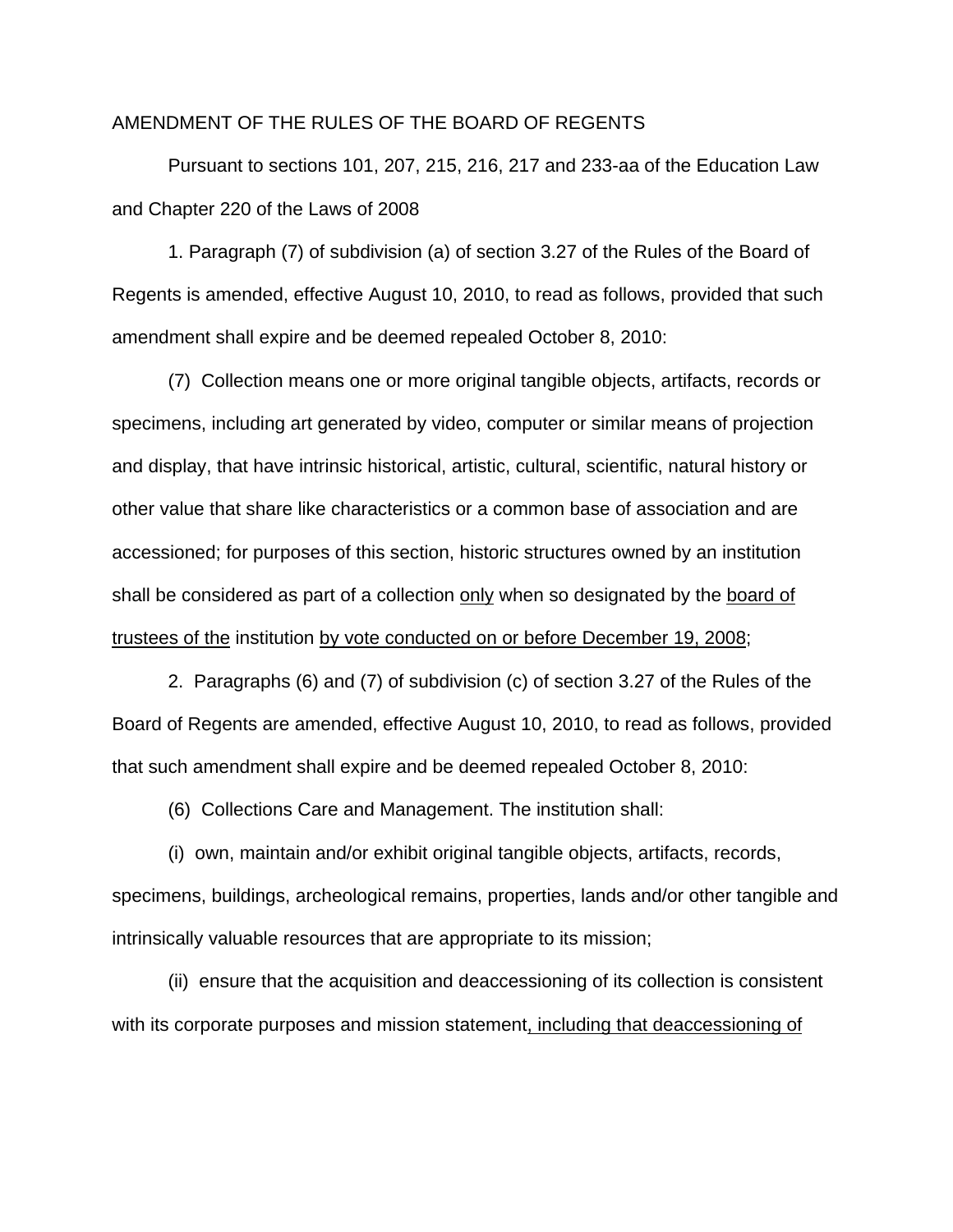### items or material in its collection is limited to the circumstances prescribed in paragraph (7) of this subdivision;

(iii) have a written collections management policy providing clear standards to guide institutional decisions regarding the collection, that is in regular use, available to the public upon request, filed with the commissioner for inspection by anyone wishing to examine it; and which, at a minimum, satisfactorily addresses the following subject areas:

(a) acquisition. The criteria and processes used for determining what items are added to the collections;

(b) loans. The criteria and processes used for borrowing items owned by other institutions and individuals, and for lending items from the collections;

(c) preservation. A statement of intent to ensure the adequate care and preservation of collections;

(d) access. A statement indicating intent to allow reasonable access to the collections by persons with legitimate reasons to access them; and

(e) deaccession. The criteria and process (including levels of permission) used for determining what items are to be removed from the collections, which shall be consistent with paragraph (7) of this subdivision, and a statement limiting the use of any funds derived therefrom in accordance with subparagraph  $[(vii)]$  ( $\underline{vi}$ ) of this paragraph;

(iv) ensure that collections or any individual part thereof and the proceeds derived therefrom shall not be used as collateral for a loan;

(v) ensure that collections shall not be capitalized; and